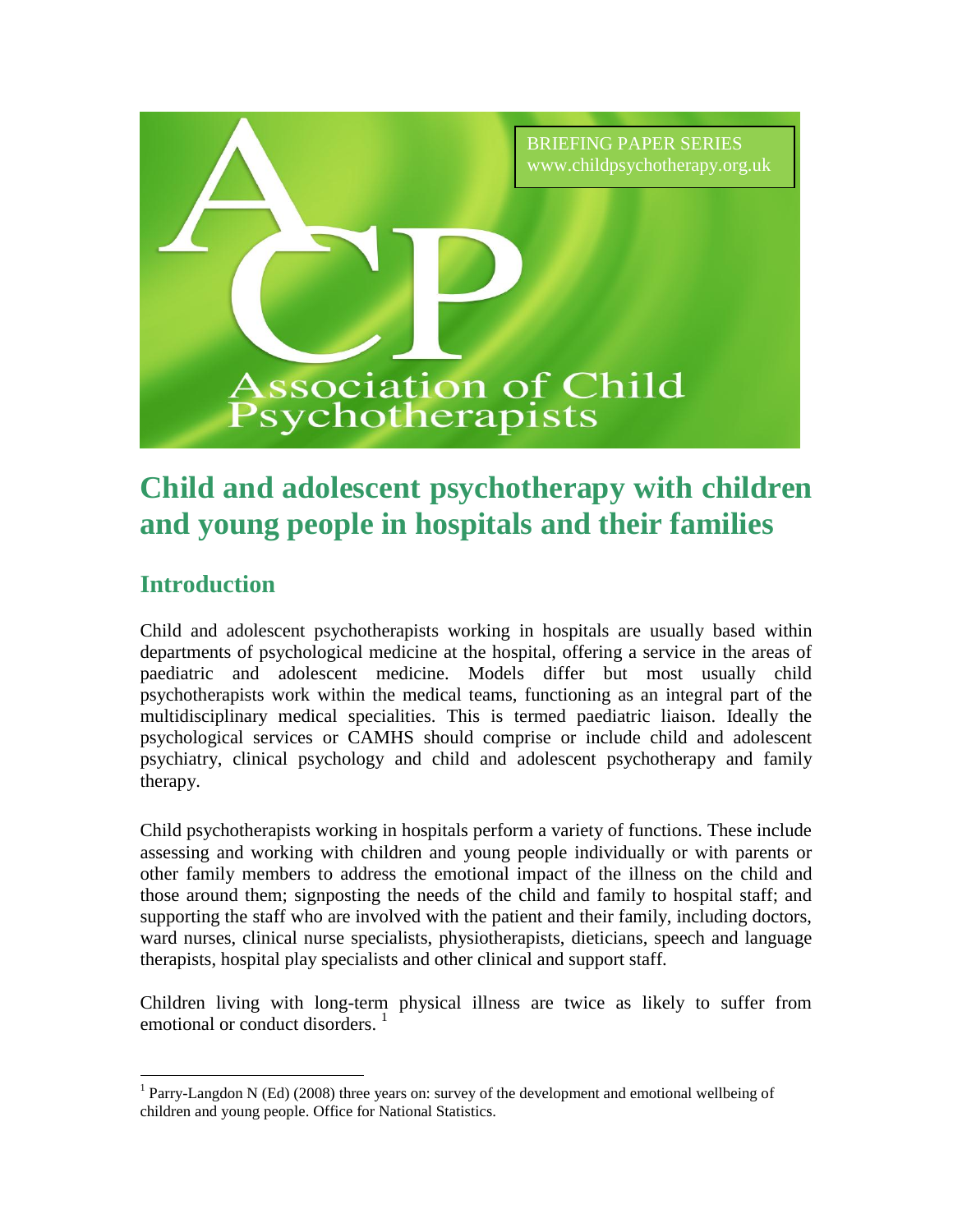### *Flexible working*

 $\overline{a}$ 

Infants**,** children and young people may be seen on hospital wards, in clinics, accident and emergency, radiotherapy rooms, operating theatres or day care and out-patients departments. The work may be long or short-term. The input of child psychotherapists is highly valued in all aspects of paediatric liaison.

For example, accident and emergency services including deliberate self-harm and acute psychiatric presentations; general paediatric and adolescent medicine including somatising illness; chronic conditions such as asthma, dermatology, rheumatology, diabetes, HIV, Sickle Cell Disorder; Thalassaemia, Crohns disease, endocrine and urology problems; surgery; neonates; children's and young people's cancer, including radiotherapy; and intensive care. In some hospitals a child psychotherapist may be employed to provide dedicated input into a specific medical service, for example a paediatric chronic pain clinic or a paediatric burns unit.

"I never thought the sessions could help but they did. It makes you realise that other things affect you as well as the physical things that you need to address as well." **Young person seen in hospital**

As well as working with the emotional impact of serious or longstanding illness, child psychotherapists are well positioned within paediatric liaison settings to address the emotional context of an illness and sometimes somatising or psychosomatic presentation. There is considerable overlap between children with medically unexplained symptoms and long-term conditions, with both being significant risk factors for chronic mental and physical ill health in adulthood.<sup>2</sup> In addition, approximately 10 per cent of children and young people frequently experience somatic symptoms not fully explained by medical  $\frac{1}{2}$  assessments yet which cause significant impairment.<sup>3</sup> The need for psychological support for children and families in this area has been well recognised within the National Service Framework:

"CAMHS Paediatric Liaison (CAMHS-PL) is concerned with providing a bridge between acute paediatrics and psychiatric and psychosocial care. This is an essential service for the ill child, siblings, parents and carers in cases where the presenting illness has a psychological component, or where psychological distress is caused as a result of the illness. Too often CAMHS-PL have insecure funding, with no local champions and are therefore vulnerable. However in London for example, virtually all CAMHS offer some out-patient referral, consultation and emergency service to their local paediatric service, though not necessarily a dedicated PL service."<sup>4</sup>

 $2^2$  Ben-Shlomo Y, Kuh D. (2002) A life course approach to chronic disease epidemiology: conceptual models, empirical challenges and interdisciplinary perspectives. *Int J Epidemiology 31:285-93*

<sup>3</sup> Garralda ME (2010) 'Unexplained physical symptoms' in Trivedi HK (ed) *Child and Adolescent Psychiatric Clinics of North America* 19, 199–209

<sup>&</sup>lt;sup>4</sup> Promoting the Mental Health and Psychological Well-being of Children and Young People. Report on the Implementation of Standard 9 of the National Service Framework for Children, Young People and Maternity Services. Department of Health/DfES 2006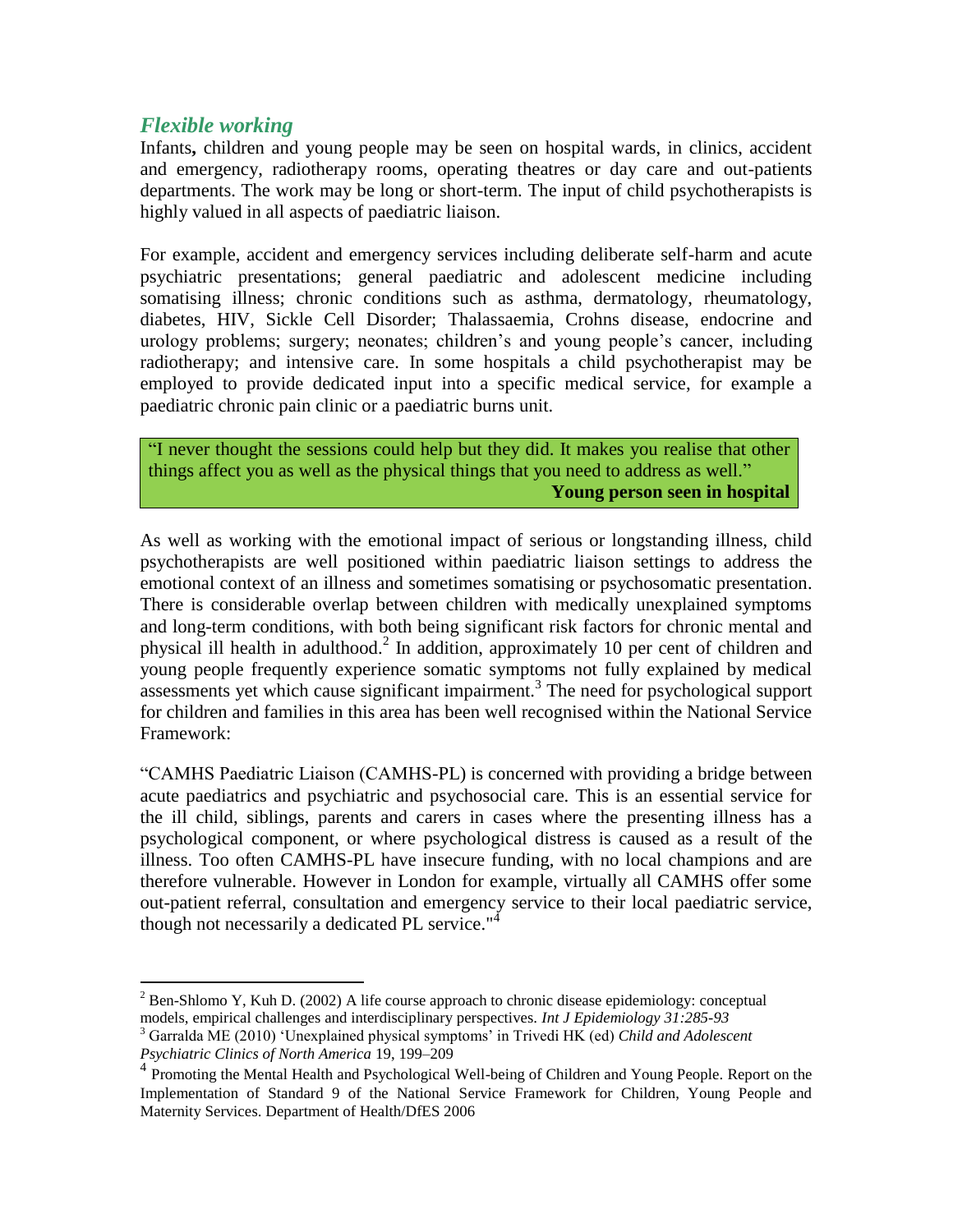#### **Case example:**

A 15-month-old child was referred as he could not swallow solid foods despite extensive tests that showed no physical reason for this difficulty. The child psychotherapist met the mother and child and they talked about the child's feeding patterns. The mother explained that there had been considerable domestic violence from the child's father but that he no longer lived with them. The child psychotherapist enquired if the child had been hit which he had not. However, the child psychotherapist also wondered about how fearful the mother may have felt and asked if the child ever coughed when feeding. The result was dramatic - the mother explained that she had been choked by her partner to the point where she felt she might die. She asked the psychotherapist to "feel the lump" in her throat and became very distressed. The child psychotherapist gently wondered if this terrifying experience was relived every time her child "choked" or coughed as he fed. The mother was hugely relieved feeling that something had been understood. The next time the child psychotherapist met with the mother and child he had begun to eat food that was a little lumpy.

## **The benefits of child psychotherapy**

The task of the child psychotherapist - who plays no role in the medical care of the patient - is to try to reflect with the patient (and/or parent) on their experience, their capacity for adaptation to the reality of their illness, treatment and prognosis, and to enable the expression of fear, anger, anxiety and sadness.

The hope is to minimise the psychological effects and foster the capacity for resilience. The belief is that being able to make sense of the experience helps the child's or adolescent's coping mechanisms. The training of Child Psychotherapists, at the core of which is their own analysis, enhances their capacity to meet and bear the intensity of such emotions. For other children and parents the condition may be chronic, such as cerebral palsy or diabetes. The on-going psychological strain can be immense & may lead to such problems as the adolescent diabetic patient who does not comply with the daily treatment regime or the parent racked by anxiety who allows their child no freedom. The Child Psychotherapy training helps develop an understanding of how resistance and internal conflict can bring about apparently irrational behaviour.

Containment of unbearable feelings is a crucial part of the work - with the parents as much as with the patient. This can happen through the naming of feelings and emotions and the notion that some of the previously un-nameable fears may become tolerable and acceptable to the patient and their family.

In addition, one of the most important parts of the work of the child psychotherapist is to offer support through supervision, teaching and consultation across all agencies involved with the child patient's care. This includes medical and non-medical staff. Child psychotherapists are trained to work with all levels of complexity, and are experienced in working over long periods of time if necessary. They are not daunted by the depth or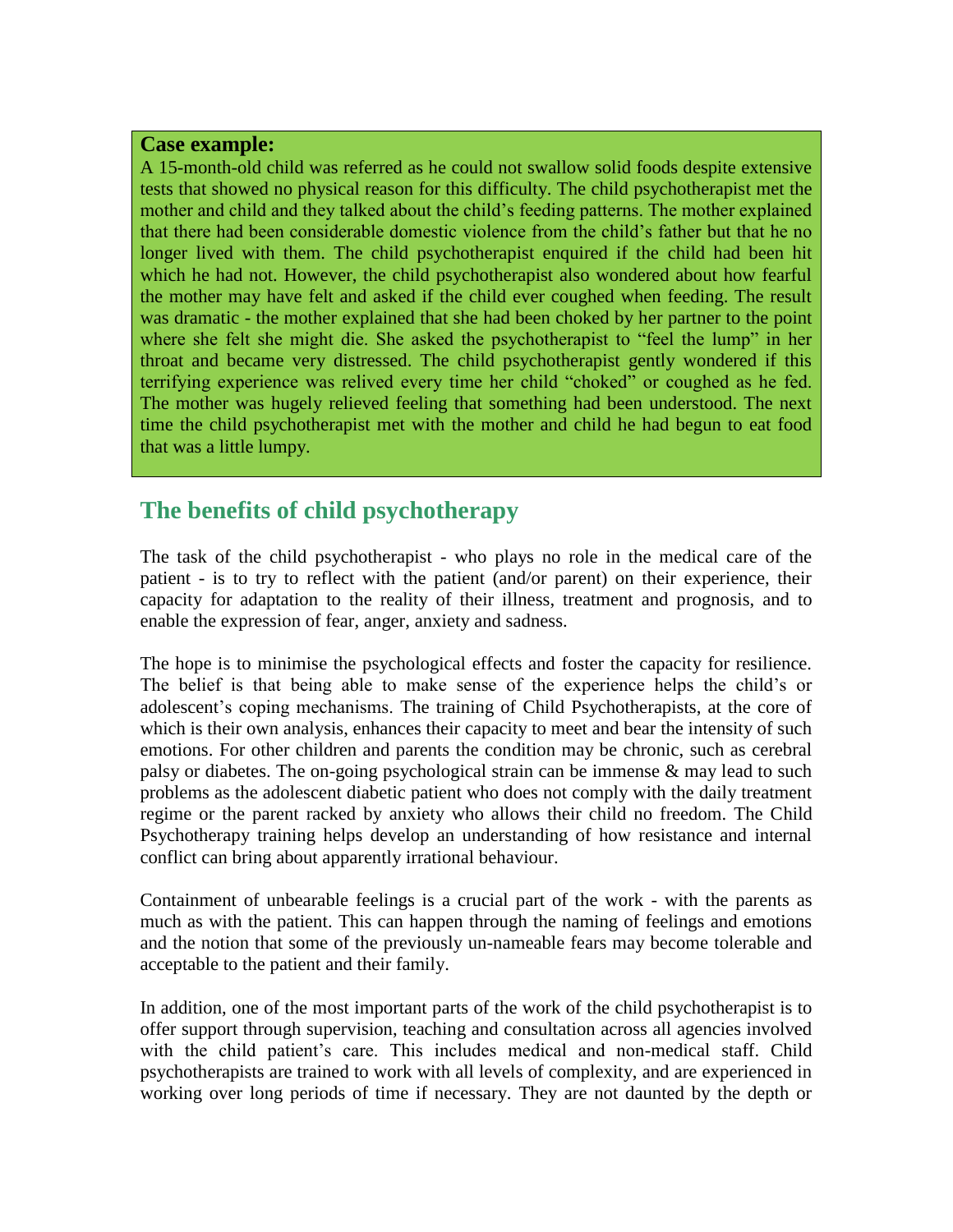complexity of the child's problem and in hospital work can play an important role in supporting the child, the parents and the medical team to endure the often harsh treatment and achieve a satisfactory outcome. On some occasions in which the child has died, helping staff accept and understand their responses requires sensitivity and skill of a high order.

The child psychotherapist represents and speaks out for the child or young person's emotional and psychological perspective in multi-disciplinary team meetings where medical staff often have to face traumatic and difficult situations and decisions.



# **Current issues in the field**

Child psychotherapists work in different areas and specialities across a wide number of hospitals. Children and adolescents attending for hospital treatment face a barrage of difficulties that can affect parents and the whole family. For example, in paediatric and teenage cancer care the impact on the child and his family is profound. These families need continuing containment and therapeutic input throughout their child's illness and treatment. Often children who have had to endure long and harsh treatments require support to return to normal life, including school and peer interaction, or to digest the traumatic experience and sometimes life-changing effects of surgery, radiotherapy and chemotherapy. The availability of psychological support for patients and families at the end of a child's life is crucial and can greatly facilitate staff's management of these painful events. Long-term follow up can strengthen and support families after such a bereavement has happened.

Children who have been diagnosed with chronic conditions such as diabetes, epilepsy, HIV, sickle cell disorder, thalassaemia, skin conditions, asthma, endocrine, urological or rheumatology problems require support to come to terms with and manage conditions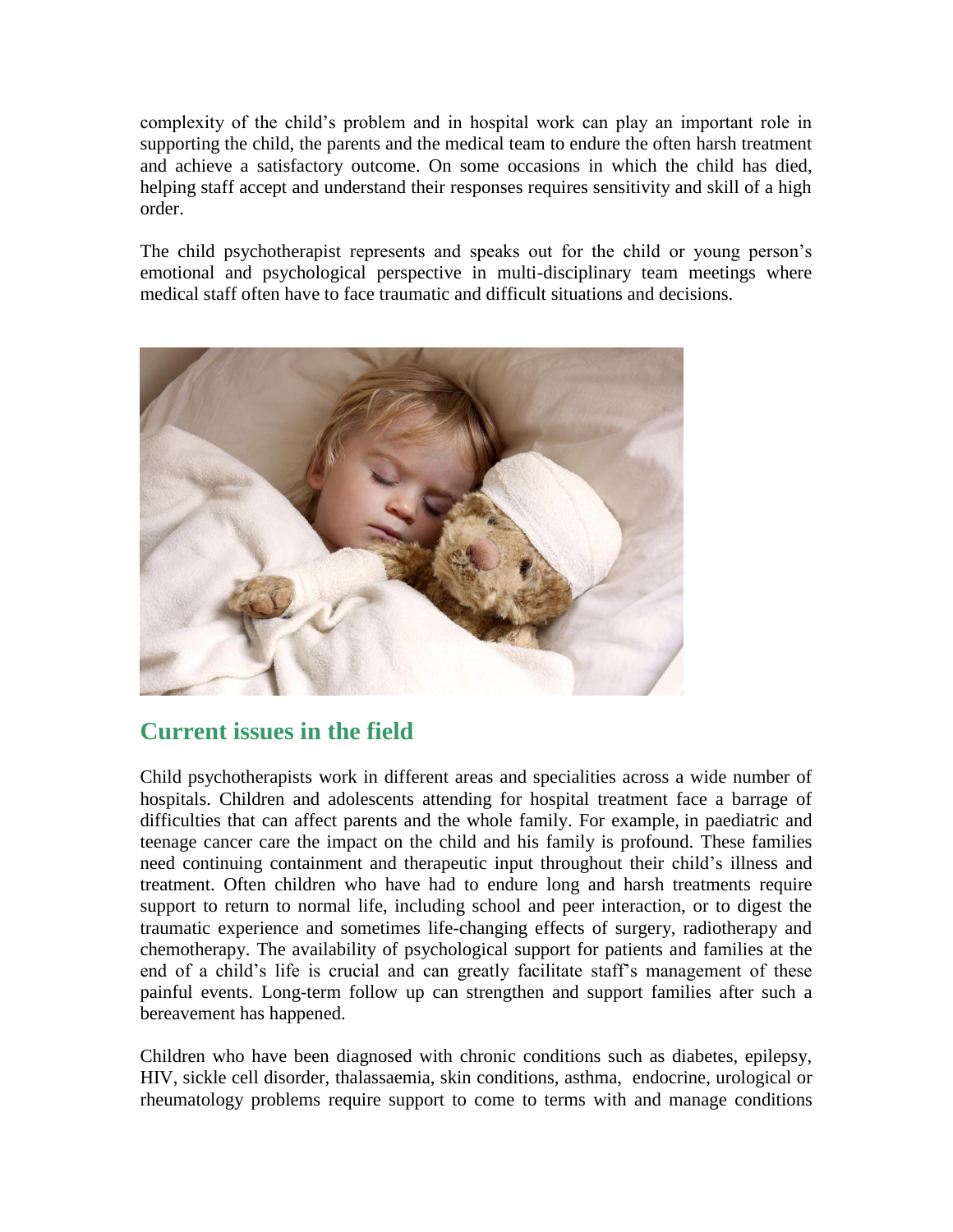that are life long and which can isolate them from their peers, often involving their future sexual interactions and reproductive capacities. Children with burns and other disfigurements are helped by the work of a child psychotherapist who can listen to and accept the distress of an injured child which can in turn allow the child to feel that their voice has been heard and responded to without judgement or a need to rush to solutions.

This allows the process of digestion of a fact and a way to endure and manage the difficulty. As about 50 per cent of burned children are under the age of two, it is recognised that for this group, most of the work will be done with parents. This work aims to lessen the effects of trauma for both the children and their parents.

"The sessions help me really well and I have someone outside of my family and friends to talk to and it's only between me and that person. It also gets me out because I don't go out anywhere anymore but I want to change that lifestyle because I need some space out of the house and I want to meet new people."

#### **Young person seen in hospital**

Premature infants and their parents can be supported during difficult and sometimes traumatic neonatal treatment. Child psychotherapists are especially well suited to this work because of their intensive and in-depth training in the area of infant mental health. Follow up of this group of children is important as they can be left with lifelong health difficulties as well as the emotional impact of such a difficult start in life, including the interference of the early all-important mother-child attachment. Feeding difficulties can be addressed in the early years preventing later, more entrenched, problems. These are but a few examples of the nature of the work undertaken by child psychotherapists in hospital settings.

#### **Case example:**

A four-year-old boy had been sent for emergency radiotherapy treatment for a brain tumour but because the hospital was unable to offer a general anaesthetic slot due to a rapid need for treatment it was necessary for him to manage radiotherapy while still awake. The child psychotherapist was called and found a very distressed child, mother and grandmother. The mother was shouting at the boy trying to implore him to behave. It was apparent to the child psychotherapist that the mother was unable to contain her child's distress and realised that in this state of mind the child was unable to receive the necessary support from her. The child psychotherapist asked for a break and if the grandmother might attend to the child while she spoke to the child's mother. The mother was then able to tell the story of the child's journey to diagnosis and the child psychotherapist was able to listen and comment in a way that acknowledged the huge trauma this mother had experienced. She was able to support the mother to feel able to return to her child in a more integrated state and not to the mother who he felt reflected his own feelings of panic. The child had his treatment successfully and the child psychotherapist continued to support the family throughout their time at the hospital.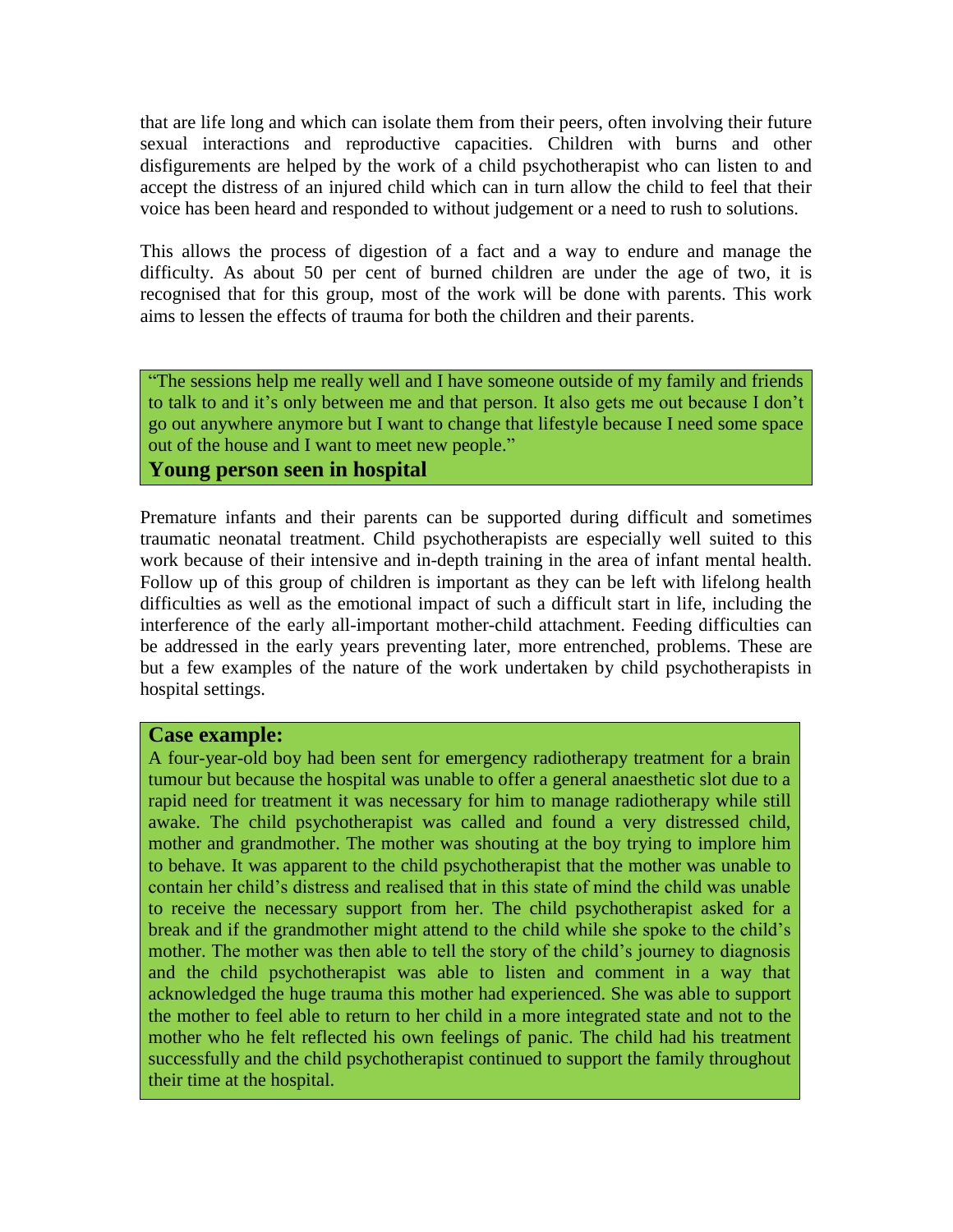# **The National Service Framework (NSF), NICE and other guidance**

It is only in the last two to three decades that child psychotherapy has become more commonplace in hospitals, providing liaison work in paediatric departments. Hospitalbased mental health services for children lagged behind those of adult services. There is now much wider recognition of the emotional and psychological needs of children and young people who present in hospitals with chronic or severe illness.

This is reflected in key government documents. **The final report of the National CAMHS review DCSF 2008** states:

"7.59 Physically disabled and chronically ill children and young people are also at particular risk of experiencing mental health problems, yet they do not always receive the support and care that they require. Reasons for this include a lack of CAMHS involvement on paediatric wards (paediatric liaison service); differences in the culture, structures and working practices of medical staff dealing with physical disorders and those dealing with mental disorders; a tendency to overlook the impact of physical illness on mental health and vice-versa; a lack of expertise; and difficulties in co-ordinating services where child mental health and paediatric services fall under different employing trusts, which is the case in many areas of the country."

**National Service Framework 2004:** "The National Service Framework for Children, Young People and Maternity Services (September 2004) requires child psychotherapists to be part of every CAMHS team."

For example, **NSF for Children Standard (9) for Hospital Services** stresses the importance of a joined up, collaborative team where Child psychotherapists are integrated into medical multidisciplinary teams. It states:

"Attention to the mental health of the child, young person and their family should be an integral part of any children's service and not an afterthought… It is essential for a hospital with a children's service to ensure that staff have an understanding of how to assess and address the emotional wellbeing of children, and are able to identify significant mental health problems, and that there are robust liaison arrangements in place to secure CAMHS input."

The **NHS Commissioning Board 2013** highlights the importance of commissioning CAMHS services when commissioning specialised hospital services for women and children. "All paediatric patients should have access to appropriately trained paediatric trained dieticians, physiotherapists, occupational therapists, speech and language therapy, psychology, social work and CAMHS services within nationally defined access standards."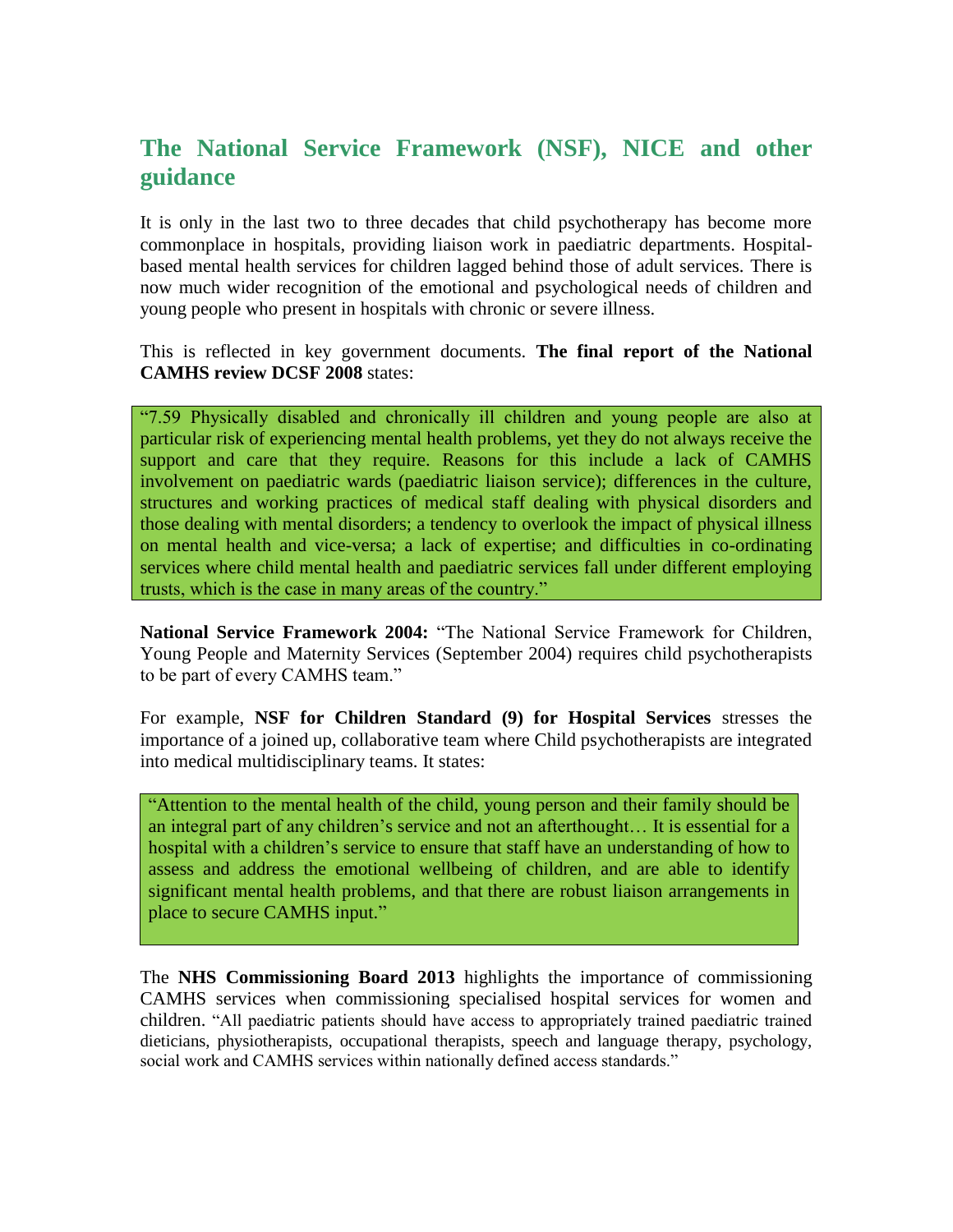The **Joint Commissioning Panel for Mental Health 2012** in its guidance for commissioners of liaison mental health services to acute hospitals states "child and adolescent mental health services to general hospitals should be provided by specialist multidisciplinary CAMHS liaison teams, but current provision is patchy and further investment is required."<sup>5</sup>

The **NHS Confederation 2012<sup>6</sup>** Highlights the long term health gains of investing in emotional and psychological well being for patients with long-term conditions and medically unexplained symptoms: "Living with a severe physical illness impacts on young people themselves, their emotional and social development, and their families.

**Two reviews** (Child and Adolescent Psychotherapy: A Systematic Review of Psychoanalytic Approaches, Dr Eilis Kennedy 2004 and Process and Outcome Research in Child, Adolescent and Parent-Infant Psychotherapy: a Thematic Review Edited by Dr Eilis Kennedy and Nicolas Midgley 2007) reported that psychotherapy input reduces the psychological and emotional impact on these children, young people and their families.

**The New Ways of Working** document (Department of Health 2007) also stresses the importance of child psychotherapists being able to work with the most disturbed children and adolescents because of their complex and unique training. Their distinctive contribution can support, supervise and train workers with less specialist training.

Within **NICE guidelines** there is recognition of the important role psychological services have to play at all stages along the patient pathway, including after completion of treatment and into adult life.<sup>7</sup>

Both the **NSF** and **NICE** guidelines recommend psychological support as part of an "ongoing integrated package of care by a multi-disciplinary paediatric<sup>38</sup> team in a range of serious or chronic conditions such as depression, diabetes and cancer. Addressing mental health is seen as key in the treatment of children and young people with type 1 diabetes and their families who should be offered "timely and ongoing access to mental health professionals because they may experience psychological disturbances (such as anxiety, depression, behavioural and conduct disorders and family conflict) that can impact on the management of diabetes and well – being"<sup>9</sup>

Crucially, these guidelines highlight that optimal care requires attention to psychological and psychosocial issues that affect management and compliance. They also recognise the links to other conditions such as depression, eating disorders and cognitive or behavioural disorders which may *pre-date the onset of illness*.

 $\overline{a}$ 

<sup>5</sup> Guidance for commissioners of liaison mental health services to acute hospitals *vol 2* Practical Mental Health Commissioning*,* p 10. [www.jcpmh.info](http://www.jcpmh.info/)

<sup>&</sup>lt;sup>6</sup> [http://www.nhsconfed.org/Publications/briefings/pages/investing-in-emotional-psychological](http://www.nhsconfed.org/Publications/briefings/pages/investing-in-emotional-psychological-wellbeing.aspx)[wellbeing.aspx](http://www.nhsconfed.org/Publications/briefings/pages/investing-in-emotional-psychological-wellbeing.aspx)

<sup>7</sup> **NICE Guidance - Improving outcomes in children and young people with cancer** (August 2005) (Section 2 pg 73)

<sup>8</sup> **NICE Guidelines for Type 1 Diabetes 4.1-4.8**

<sup>&</sup>lt;sup>9</sup> Ibid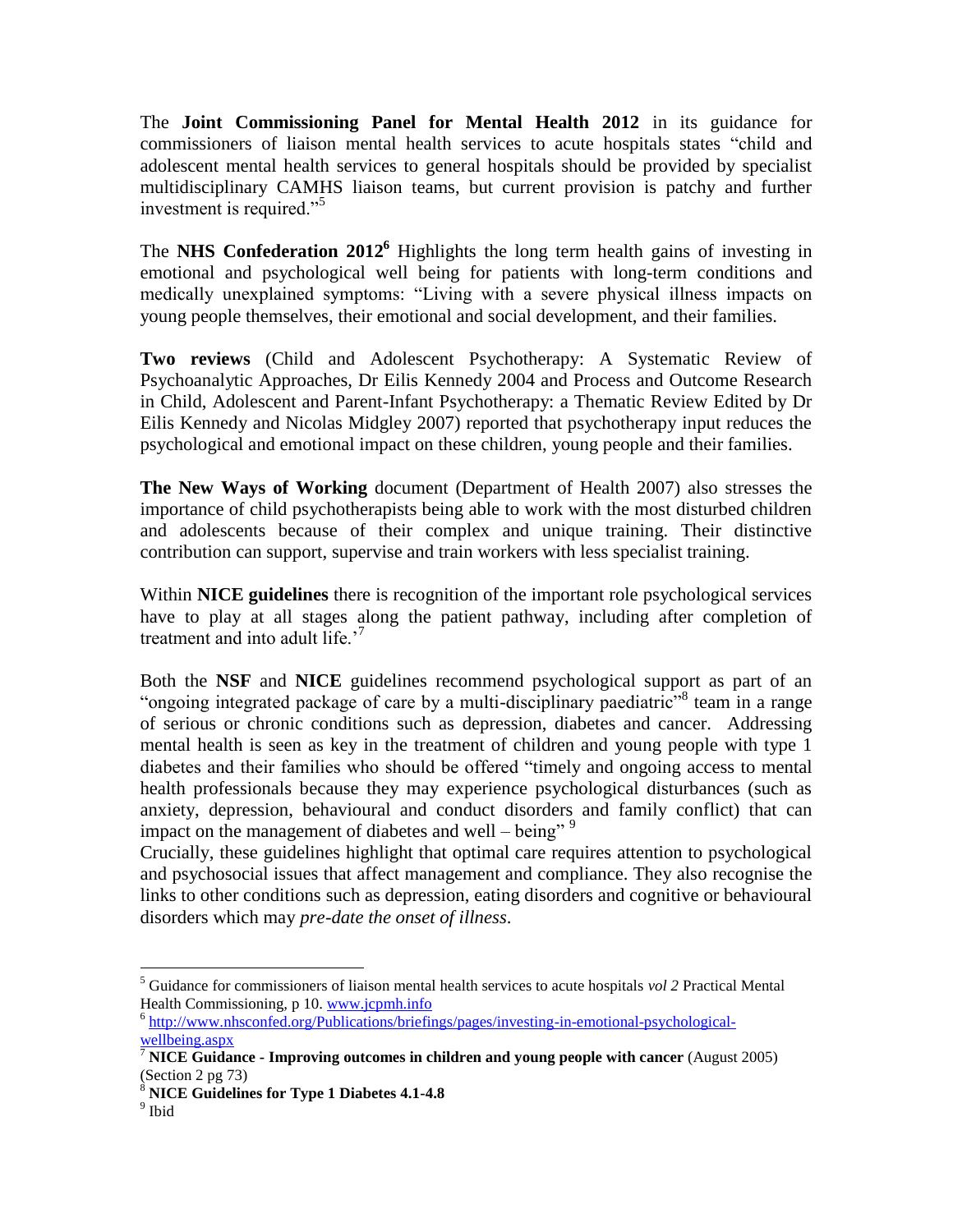Similarly, the Diabetes NSF makes several observations and recommendations that recognise the psychological impact of diagnosis and the dangers of poor psychological adjustment as a barrier to effective self management.<sup>10</sup> The provision of psychological support facilitates management and is seen as a cornerstone of diabetes care.<sup>1</sup>

Hence the **NSF Diabetes Careplan** in highlighting the different needs of children and young people to those of adults recognises the need to ensure continued psychological and social development of children and concludes that "The challenge is to develop an early alliance with the child and their family and carers, which will sustain the therapeutic partnership into adulthood."<sup>12</sup> and that "Children and young people should also receive regular surveillance for and where required, treatment of other conditions that are more common in people with diabetes, including mental health problems such as depression and eating disorders".<sup>13</sup>

Other important documents include the **Making Every Young Person with Diabetes Matter** (Department of Health, April 2007) and **Emotional and Psychological Support and Care in Diabetes Report (**from the emotional and psychological support working group of NHS Diabetes and Diabetes UK, March 2010)

"Diabetes may result in additional psychosocial vulnerabilities such as eating problems, social isolation, fear of stigma, depression and psychiatric difficulties, depending upon factors such as coping skills, support and resilience. The long- term implications and lifethreatening nature of this condition make the psychological and social challenges particularly complex. For diabetes services to respond to these emotional needs and the varying levels of complexity, psychological provision must be a central component. The challenge is to integrate psychological developmental principles into routine provision for children and young people. Inadequate access to psychology and psychiatry services has been recognized as a significant concern to children/young people with diabetes, their families and staff."<sup>14</sup>

**The National Network for Burn Care** also argue that a principle requirement is for all children (and their families/carers) to have access to psychological support throughout their pathway - from admission, ward, discharge and follow up which can continue for many years into adult life.  $15$ 

### **Evidence and research**

 $\overline{a}$ 

<sup>10</sup> **Diabetes NSF Standard 3:** "All children, young people and adults with diabetes will receive a service which encourages partnership in decision-making, supports them in managing their diabetes and helps them to adopt and maintain a healthy lifestyle. This will be reflected in an agreed and shared care plan in an appropriate format and language. Where appropriate, parents and carers should be fully engaged in this process".

<sup>11</sup> **Diabetes NSF Standard 5, 10-12**

<sup>12</sup> **NSF Diabetes Careplan,** p.24, para 24

 $13$  Ibid, p.29, para 16

<sup>&</sup>lt;sup>14</sup> Making every young person with diabetes matter (Department of Health, April 2007)

<sup>15</sup> **National Burn Care Standard, 2013**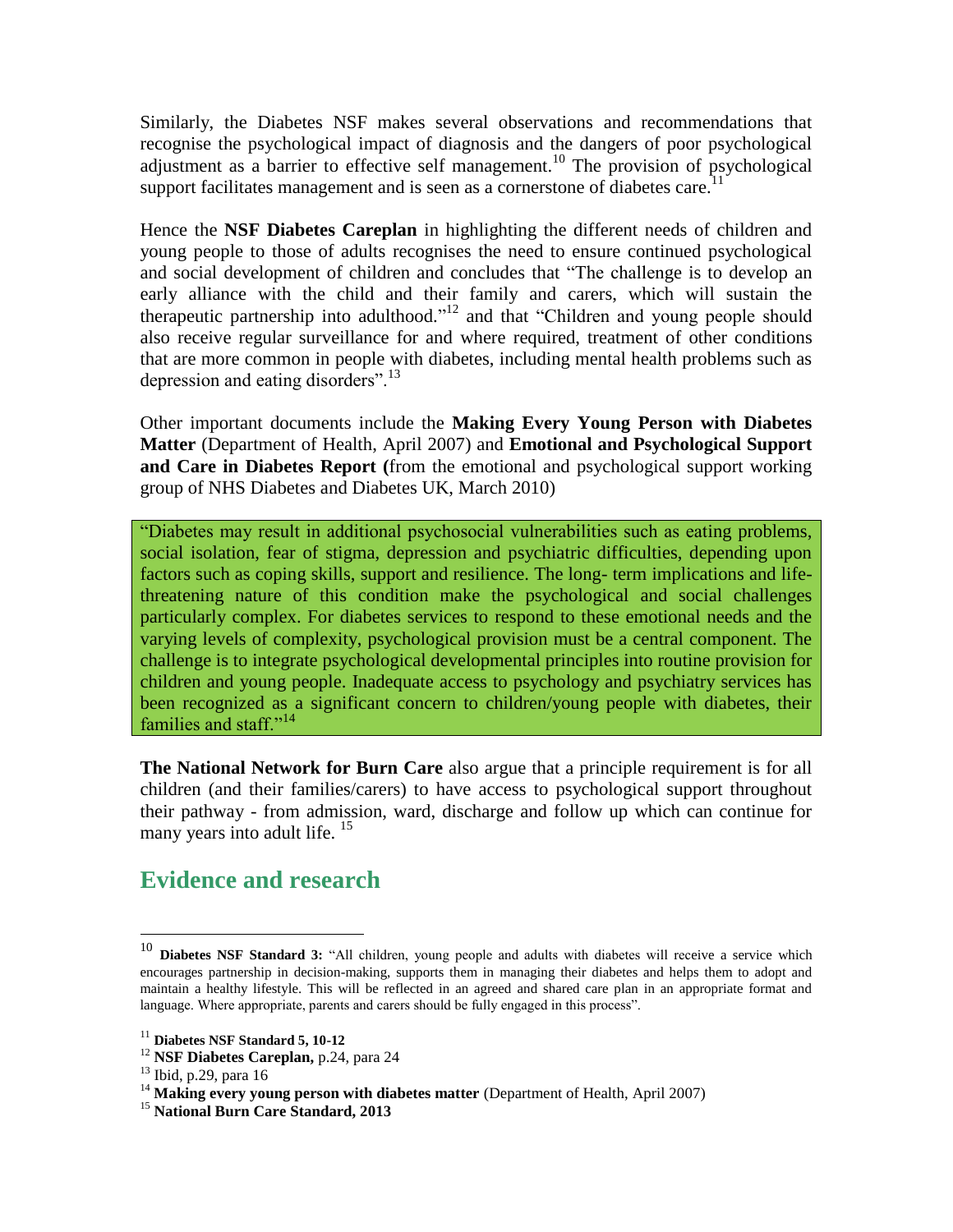In hospital settings the specific theoretical and clinical foundations date back to the beginnings of child psychotherapy (Ramsden, 2009) through the work of Bowlby (Bowlby, J. (1951) Maternal care and mental health, Geneva: World Health Organisation and (1971) Attachment and loss, vol 1, London: Penguin.) and the Robertsons (Robertson, J (1952) Film: A Two-Year Old Goes to Hospital, London: Tavistock.) and their focus on the impact on young children of separation, maternal deprivation and subsequent work on attachment. The work of Bowlby and the Robertsons

was strongly instrumental in altering paediatric practice. Isabel Menzies Lyth's research later provided a further psychoanalytic view of the social system of the hospital (Menzies Lyth, I. (1959 and 1987). There now exists a large literature on the psychological aspects of illness and hospitalisation in relation to children, young people and their families, based on research and clinical practice.

### *Key publications include:*

 Dorothy Judd's book **"Give Sorrow Words"** (1989 Free Association Books) addresses in-depth the topic of terminal illness in childhood, as it affects both the families and professionals. The current research into new developments in approaches to terminal illness is reviewed and discussed.

 **"Psychotherapy with hospitalised children with Leukaemia: is it possible?",** Journal of Child Psychotherapy 16(2); 21-37 by Emanuel, R., Colloms, A., Mendelsohn, A et al (1990) gives a clear exposition of the psychotherapist's role in alleviating the distress of children cancer patients and the need for flexibility in technique in this applied setting.

 Sandra Ramsden's chapter **"The Psychotherapist in a hospital setting"** Handbook of Child and Adolescent Psychotherapy edited by Monica Lanyado and Ann Horne (1999) illuminates, through discussion and clinical examples, the impact of psychotherapeutic work on patients, their families and staff in the complex hospital environment.

 Erskine, A & Judd, D. (1994). **The Imaginative Body: Psychodynamic therapy in health care.** Whurr Publishers Ltd, London

Engel, G. (1977). The need for a new medical model. *Science* **196,** 129-136

 **Mercer's review** of the research literature indicates that those most vulnerable while hospitalised are those with severe or chronic illness with frequent hospitalisations, particularly early in life. Mercer, A. (1994) **"Psychological approaches to children with life-threatening conditions and their families",** Review of the Association for Child Psychology and Psychiatry 16 (2) 56-63.

 Increased vulnerability in emotional and behavioural developments in children with chronic illness has been demonstrated by Garralda et al (1988) in **"Psychiatric adjustment in children with chronic renal failure"**, Journal of Child Psychology and Psychiatry 29: 79-90.

• The vulnerability of the siblings of ill children has been shown by Lavigne and Ryan (1979) **"Psychological adjustment of siblings of children with chronic illness"** Paediatrics 63: 616-27.

• Looking at one of the questions faced by parents of terminally ill children with malignant disease, that is whether or not they should talk to their child about death, the researchers reported that none of the parents who reported having talked to their